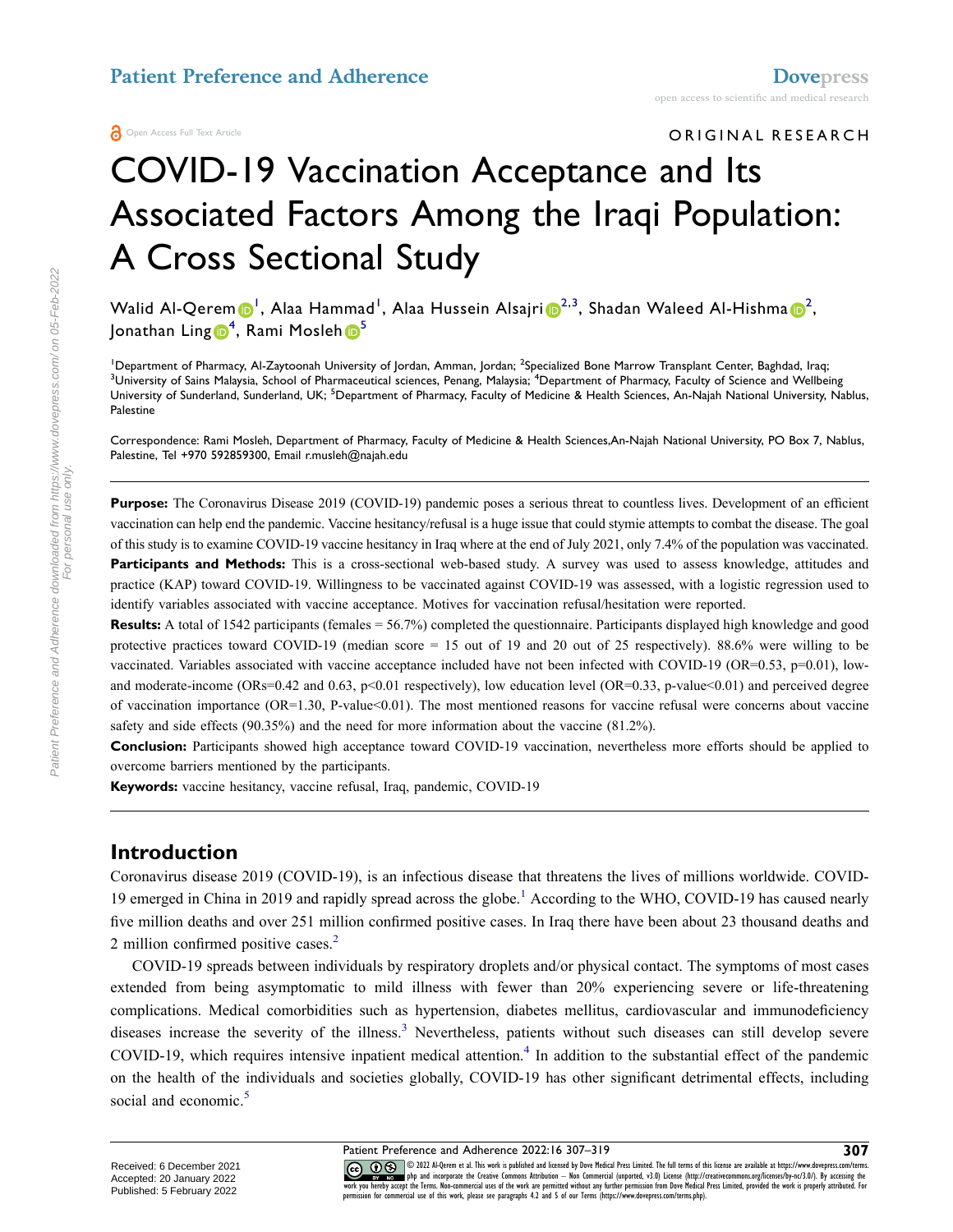<span id="page-1-1"></span><span id="page-1-0"></span>The COVID-19 outbreak in Iraq has caused major alarm to the country's fragile health infrastructure. Iraq reported its first case of COVID-19 on 21 February 2020.<sup>[6](#page-11-1)</sup> To try to control the rapid spread of the pandemic, Iraqi health authorities implemented a lockdown involving some public sectors.<sup>[7](#page-11-2)</sup> Yet, failure to control the situation had led to a total lockdown as well as enforcing strict preventative measures including social distancing, face masks, and banning social gatherings.<sup>[8](#page-11-3)</sup> Infection and mortality rates hit their peaks in July and August, peaking to 1[2](#page-10-1)185 reported cases on 27 July 2021.<sup>2</sup>

<span id="page-1-2"></span>The rise in cases encouraged experts to adopt various treatment protocols, though with limited success. More convenient and efficient measures to halt or possibly end COVID-19 pandemic were therefore sought, particularly development of a vaccine.<sup>[9](#page-11-4)</sup> Vaccines have been the cornerstone in controlling and preventing several infectious epidemic diseases.<sup>9,[10](#page-11-5)</sup> Thus, huge efforts by global pharmaceutical companies were directed towards creating efficient and safe vaccines to address the COVID-1[9](#page-11-4) pandemic.<sup>9</sup>

<span id="page-1-5"></span><span id="page-1-4"></span><span id="page-1-3"></span>While some companies utilized old technologies in manufacturing the vaccine like live attenuated or dead virus forms, others embarked on developing advanced genetically engineered vaccines. Nonetheless, companies were under enormous pressure to speed up the production of vaccines which led to doubts in their public on their efficacy and safety. Despite of this, the urgency of the situation called for immediate initiation of vaccination protocols all over the world, including Iraq.<sup>[9](#page-11-4)</sup> Importantly, a previous study showed that the vast majority of side effects disappeared 1–3 days after immunization, which is encouraging from a safety standpoint.<sup>[11](#page-11-6)</sup> Moreover, a recent study has established a protocol for tracking COVID-19 vaccines' side effects<sup>12</sup> which confirms the safety of COVID-19 vaccine. Iraq received its first COVID-19 vaccines at the end of March 2021.<sup>[13](#page-11-8)</sup> The Ministry of Health sent vaccines to health institutions throughout the country to be used in protecting people from priority groups according to the national vaccine deployment plan and framework. By the end of July 2021 only 7.4% of the targeted Iraqis were vaccinated against COVID-19.[2](#page-10-1)

<span id="page-1-9"></span><span id="page-1-7"></span><span id="page-1-6"></span>Vaccine hesitancy is a long-standing problem that poses a severe threat to global health, as seen by the return of infectious diseases such as measles and pertussis.<sup>[14](#page-11-9)</sup> The rapid development of effective and safe COVID-19 vaccines was remarkable. Nonetheless, vaccination reluctance for COVID-19 could be a significant barrier to global efforts to contain the pandemic and limit its health and socioeconomic consequences. Previous work has indicated that the Middle East has one of the lowest COVID-19 vaccine acceptance rates<sup>[14](#page-11-9)</sup> Low vaccination rates have been attributed to conspiracy views, which has resulted in a negative attitude toward immunization.<sup>[15](#page-11-10)</sup> No information about the COVID-19 acceptance rate or the association factors for vaccination acceptance have yet been reported for Iraq. This study will be the first to quantify the vaccine acceptance in the general Iraqi population, evaluate variables associated with vaccination acceptance and shed light on the reasons of vaccine hesitancy.

## **Materials and Methods**

This cross-sectional study used an online survey distributed as a Google Forms link. The questionnaire was distributed to different regions of Iraq using public social networking sites including Facebook, WhatsApp, Viber, Instagram and Telegram. The questionnaire was distributed between May-July 2021.

The inclusion criteria included all unvaccinated Iraqis aged 18 years old and above, residing in different regions of Iraq regardless of their job, gender, socio-economic status, or religion.

## Ethical Approval

All the participants agreed to the informed consent form included in the questionnaire. Ethical approval was obtained from ethical committee of the Medical City Complex (IRB: 2021/04/01). The current study was conducted with accordance to the Declaration of Helsinki Ethical Principles.

## Study Design and Data Collection

<span id="page-1-8"></span>The questionnaire was based on Al-Qerem et al previously validated and used Arabic questionnaires in Jordan.<sup>14,[16](#page-11-11),[17](#page-11-12)</sup> The questionnaire was presented to a committee of experts and the integrity of the content of the questionnaire was confirmed to be ready for distribution. Furthermore, the questionnaire was presented to 20 people from the public to ensure that the questionnaire was straightforward and uncomplicated before it was distributed on social networking sites. As Arabic is the most spoken language in Iraq, the Arabic version of the questionnaire was used.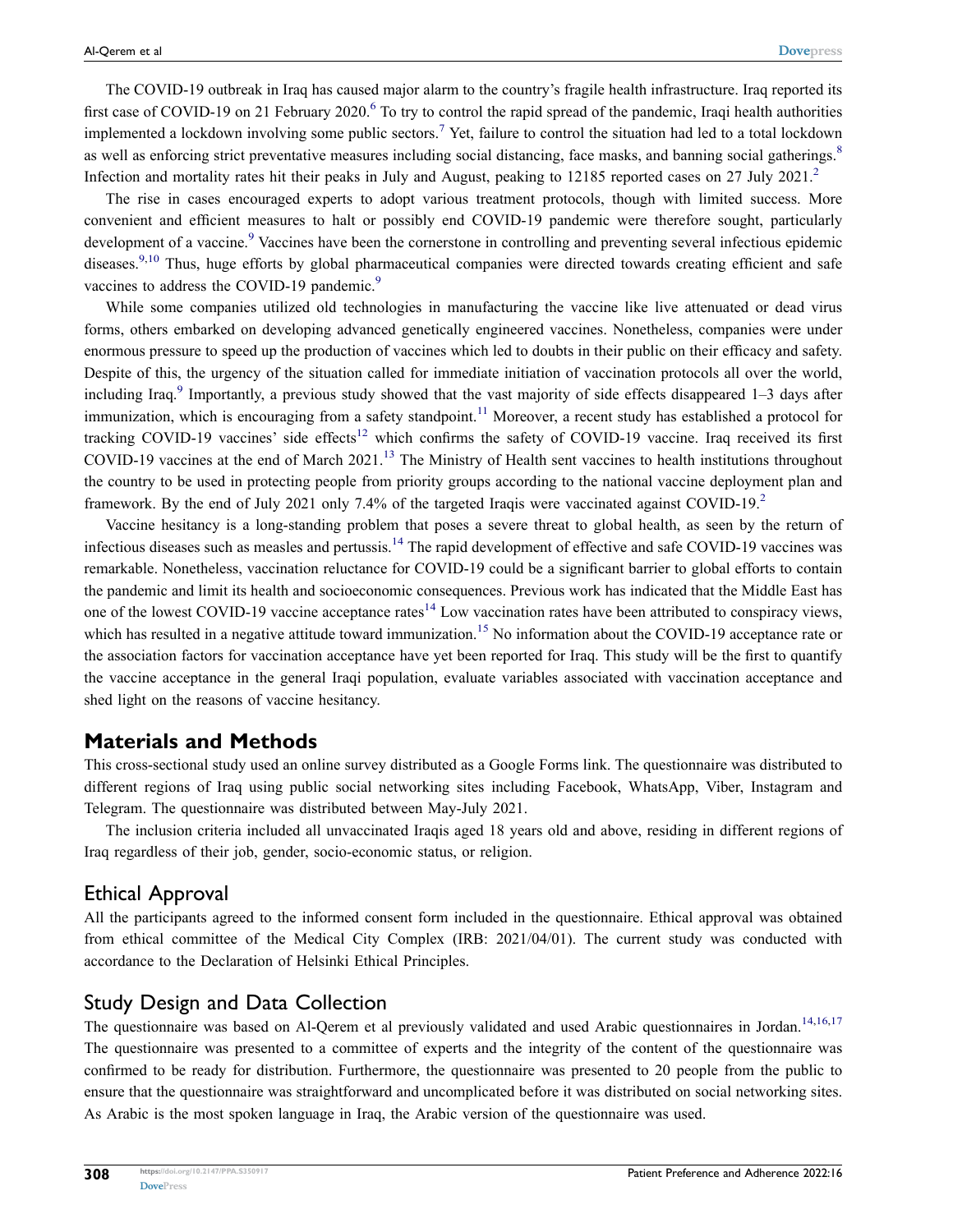"Have you received COVID-19 vaccine yet?" is asked at the beginning of the questionnaire. If participants answered "Yes", they were directed to submit the questionnaire. The questionnaire consists of five sections. The first section contains questions related to demographic information, including city, gender, age, smoking, economic, and marital status, pregnancy, education, and whether the participant has children or not. The second section includes questions about the health status of the participants and whether the participant had received the flu vaccine during the past year. The third section investigates experiences with COVID-19, including whether the participant was exposed to infection or if he/she knows someone who has been exposed to the virus. The fourth part contains questions about the knowledge of COVID-19, including viral transmission method, symptoms, and the use of different means of protection. The fifth and final part of the questionnaire evaluated COVID-19 vaccine acceptance, and reasons for hesitancy/refusal for vaccination. This study adopted the Centers for Disease Control and Prevention (CDC) risk for severe COVID-19 infection and the study participants' risk-degree were classified accordingly.<sup>[3](#page-10-2)</sup>

Knowledge and practice scores were computed for each participant. The knowledge scores were based on knowledge of COVID-19 symptoms, transmission method and preventive measures. One point was given for each correct answer, with a maximum possible score of 19 ([Table 3\)](#page-5-0). Practice scores were the sum of the practices reported for the question "Which protective measures have you taken to protect yourself from COVID-19?" [\(Table 4\)](#page-6-0). Responses were from "Never" (1 point) to "All the time" (5 points), with a maximum possible score of 25.

The medians for the knowledge and practice scores were calculated and participants were divided into two groups based on these. The first, high-level, group consisted of participants with scores above the median, while the second, lowlevel, group had scores below the median.

#### Sampling Type and Sample Size

Convenience sampling was used for this study. The required sample size was 1061, with significance at 95% and a 3% margin of error. The required sample size to conduct logistic regression was based on the rule of Events Per Variable criterion (EPV)  $\geq$ 10, which depends on the number of participants in the smallest group and the number of independent variables included in the model. In the current study, three logistic regressions were conducted. Of these, the model with the largest number of independent variables and the smallest group was conducted to evaluate variables associated with vaccination intention, as 12 independent variables were included in the model and the smallest group (those who will not take the vaccine) was 176. Therefore, the required sample size to conduct logistic regression was met.

#### Statistical Analysis

Categorical variables were presented as frequencies and percentages, and continuous variables as means and standard deviations (SD). Stepwise (forward conditional) binary logistic regressions were conducted to explore variables associated with knowledge and protective practices. The following variables were included in the Knowledge model: age, sex, social status, monthly income, have children, education, ever had COVID-19, perceived seriousness of COVID-19, risk category, and area of residency. Furthermore, the practice model included the variables included in the knowledge model as well as participants' knowledge score. Cronbach's alpha was used to evaluate the internal consistency of the items used to compute the knowledge and practice scores. The minimum acceptable alpha for the practice score was 0.7, while for knowledge it was above 0.5 as lower alphas are expected for binary data.<sup>[18](#page-11-13)</sup> The computed Cronbach's alphas were 0.80 and 0.59 for the practice and knowledge scores, respectively.

<span id="page-2-0"></span>As only 7 participants answered "Maybe" to the question "If a vaccine is offered to you for COVID-19, are you willing to take it?" they were excluded from the analysis and stepwise (forward conditional) binary regression was conducted to evaluate variables associated with vaccine acceptance (Yes vs No), the model included all the variables listed in the practice model in addition to the participants' practice level.

## **Results**

Sample characteristics are presented in [Table 1.](#page-3-0) A total of 1765 participants completed the questionnaire. Of these, 1542 had not been vaccinated against COVID-19 and were therefore included in the analysis. Almost half of the participants (50.3%) were aged between 18–29 years, and 40.1% were aged between 30–39 years. Overall, 56.7% of the participants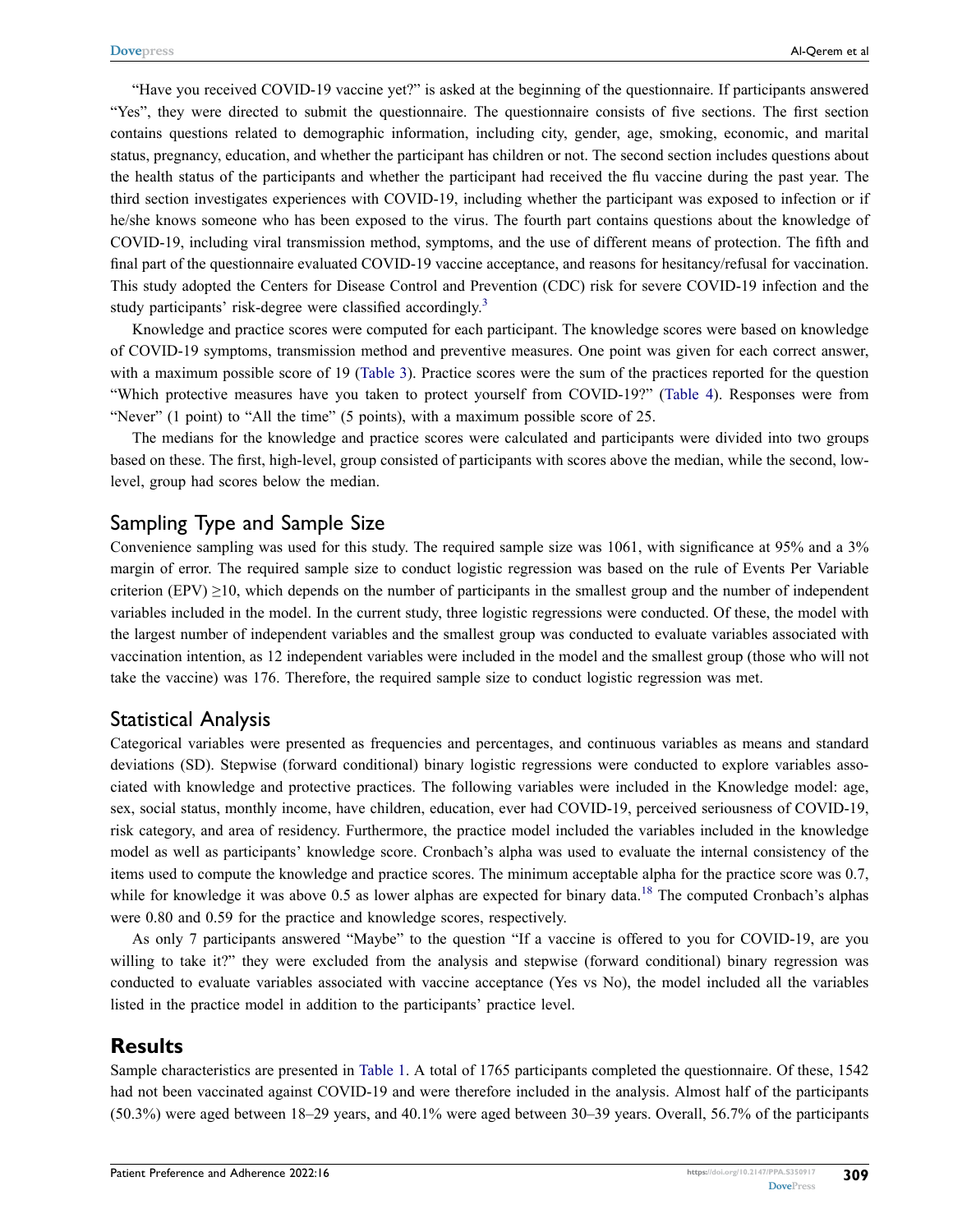<span id="page-3-0"></span>

|  |  | Table I Sample Characteristics and Demographics |  |  |
|--|--|-------------------------------------------------|--|--|
|--|--|-------------------------------------------------|--|--|

| Characteristics                  |                     | Frequency (%)<br>$(n=1542)$ |
|----------------------------------|---------------------|-----------------------------|
| Age                              | 18-29 years         | 776 (50.3)                  |
|                                  | 30-39 years         | 618(40.1)                   |
|                                  | 40-49 years         | 115(7.5)                    |
|                                  | 50 years or more    | 33 $(2.1)$                  |
| Sex                              | Male                | 668 (43.3)                  |
|                                  | Female              | 874 (56.7)                  |
| Marital status                   | Single              | 726 (47.1)                  |
|                                  | Married             | 816 (52.9)                  |
| Pregnancy?                       | Yes                 | 45 (3.4)                    |
|                                  | No                  | 1277 (96.6)                 |
| Do you have children?            | Yes                 | 703 (45.6)                  |
|                                  | No                  | 839 (54.4)                  |
| Smoking?                         | Yes                 | 260 (16.9)                  |
|                                  | No                  | 1231 (79.8)                 |
|                                  | x-smoker            | 51(3.3)                     |
| Weight status                    | Under weight        | 249 (16.1)                  |
|                                  | Normal weight       | 709 (46.0)                  |
|                                  | Overweight          | 510(33.1)                   |
|                                  | Obese               | 74 (4.8)                    |
| <b>Educational level</b>         | High school or less | 74 (4.8)                    |
|                                  | Diploma             | 84 (5.4)                    |
|                                  | University student  | 112(7.3)                    |
|                                  | Bachelor            | 725 (47.0)                  |
|                                  | Postgrad            | 547 (35.5)                  |
| Household average monthly income | $<$ 500 $\,$        | 363 (23.5)                  |
| (JD)                             | 500-1000            | 719 (46.6)                  |
|                                  | More than 1000      | 460 (29.8)                  |
| Place of residency               | Anbar               | 54(3.5)                     |
|                                  | Southern territory  | 316(20.5)                   |
|                                  | Northern Territory  | 168 (10.9)                  |
|                                  | Salah Al-Din        | 95(6.2)                     |
|                                  | Baghdad             | 909 (58.9)                  |

**Abbreviation**: JD, Jordanian dinars.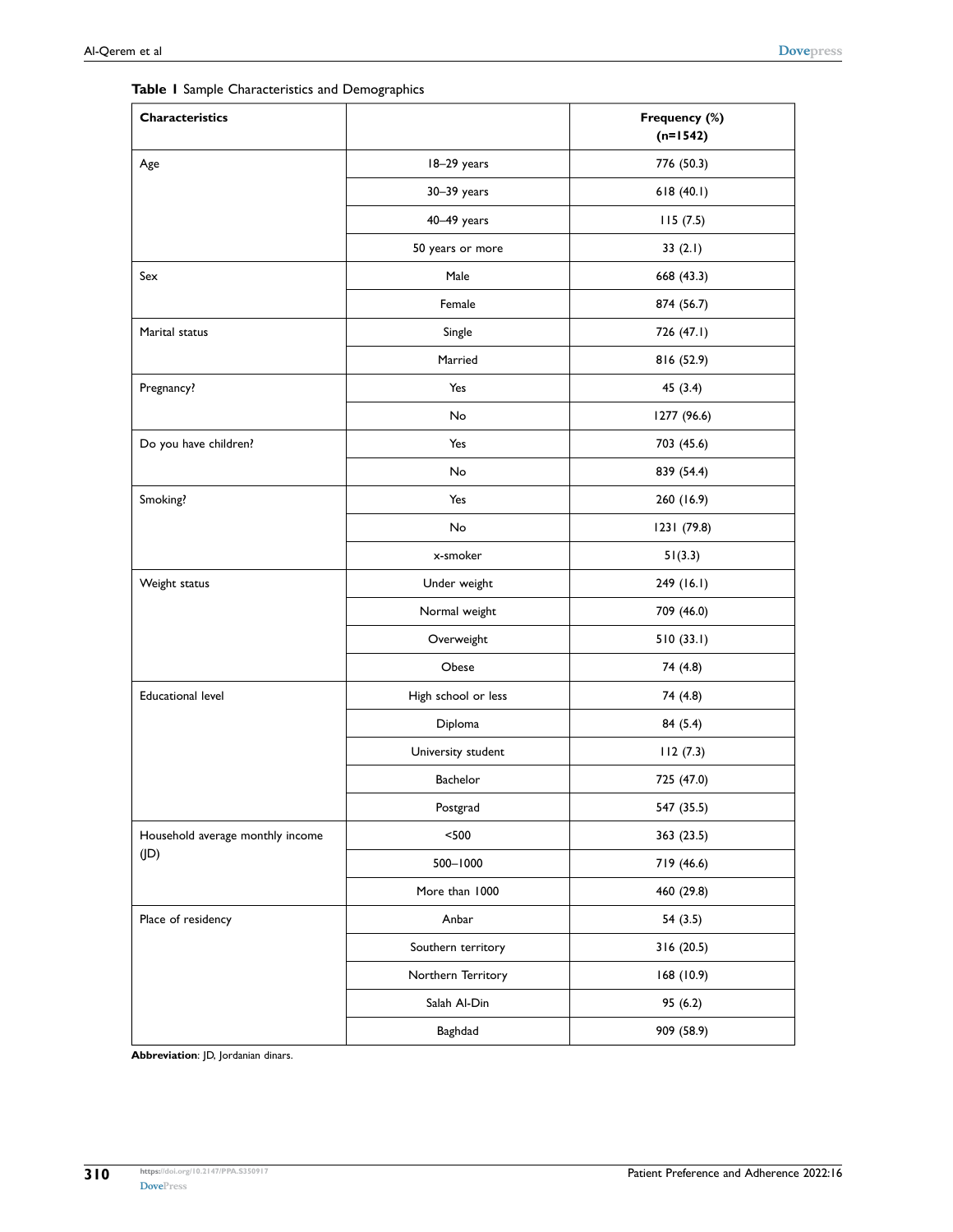#### <span id="page-4-0"></span>**Table 2** Health Status of Participants

| Variable*                                                                                                                                                           | $\star$       | Frequency (%) |
|---------------------------------------------------------------------------------------------------------------------------------------------------------------------|---------------|---------------|
| Do you have any chronic diseases?                                                                                                                                   | Yes           | 179(11.6)     |
|                                                                                                                                                                     | No            | 1363(88.4)    |
| Do you have any of the following diseases? (Type II diabetes mellitus /chronic obstructive                                                                          | Yes           | 46(25.7)      |
| pulmonary disease (COPD)/cancer/kidney failure/heart disease/organ transplantation/sickle cell<br>anemia)?                                                          | No            | 133(74.3)     |
| Do you have any of the following diseases? (type I diabetes mellitus/hypertension/bone marrow                                                                       | Yes           | 91(50.8)      |
| transplantation/ cerebral vascular disease or stroke/cystic fibrosis/asthma/taking steroid or<br>immunosuppressant drugs/hepatic disease/thalassemia/lung fibrosis) | No            | 88(49.2)      |
| Risk factor                                                                                                                                                         | Low-risk      | 756(49.0)     |
|                                                                                                                                                                     | Moderate-risk | 570(37.0)     |
|                                                                                                                                                                     | High-risk     | 216(14.0)     |

**Notes**: \*Adapted from: Al-Qerem WA, Jarab AS. COVID-19 Vaccination Acceptance and Its Associated Factors Among a Middle Eastern Population. *Front Public Health*. 2021;9:Article 6329[14](#page-11-9). doi:10.3389/fpubh.2021.632914. Copyright @ 2021 Al-Qerem and Jarab. Creative Commons Attribution License (CC BY).<sup>14</sup>

were female and 82.9% of all participants were married, and 54.4% did not have children. Those with undergraduate degrees constituted 47% of the sample, with 4.8% having a high school education or less.

The health status of participants is outlined in [Table 2](#page-4-0). Most of the participants (88.4%) reported no chronic diseases. Approximately 49% of participants had a low risk of COVID-19 complications, with 37% having medium risk.

Knowledge about COVID-19 and vaccinations is shown in [Table 3](#page-5-0). Fever was the most well-known COVID-19 symptom (96.1%), followed by loss of smell and taste (92.0%). The least known symptom was chills (23.9%). Almost all the participants (98.2%) agreed that COVID-19 can be contracted by inhaling respiratory droplets from infected people. The most well-known protective measure against COVID-19 was social distancing (96.8%), followed by mask wearing (93.5%) using detergents (90.3%) and the least was washing hands with regular soap (86.9%).

Regarding attitudes and practices toward COVID-19 (see [Table 4\)](#page-6-0), 67.7% of participants reported having had a PCR test, with 49% of these tests being positive. Most participants (88.6%) were willing to take the vaccine once offered to them.

Participants were classified according to their scores in knowledge and practice into high-knowledge/practice groups and low-knowledge/ practice groups. Those who scored above the median (knowledge median=15 out of maximum possible score of 19; practice median=20 out of maximum possible score of 25) were placed into the high-level groups while those with scores below the median allocated to the low-level group. As shown in [Table 5,](#page-7-0) females had significantly higher odds of being in the higher knowledge group when compared to male participants (OR=1.34,  $p < 0.01$ ). Participant who had high school or less and university student had significantly lower odds of having a high knowledge level when compared to people with postgraduate qualifications (ORs=0.38 and 0.55, respectively, both  $p \le 0.01$ ). Those who answered "No" to have you ever been infected with COVID-19 had significantly higher odds of being in the high-knowledge group when compared with those who were infected (OR=1.82,  $p < 0.01$ ). Low- and moderate-income groups had significantly less knowledge when compared with the high-income group (ORs=036 and 0.66, p-value  $< 0.01$ ).

Binary logistical regressions between practice groups and sample characteristics indicated that females had significantly better practices when compared to males (OR=1.35,  $p = 0.04$ ). Participants who had low knowledge had lower practice scores (OR=0.36,  $p < 0.01$ ) and perceived degree of seriousness of COVID-19 was significantly associated with practice scores (OR=1.11,  $p = 0.02$ ).

The result of the binary regression analysis (see [Table 6\)](#page-8-0), indicated that participants who reported never having been infected with COVID-19 had lower odds of accepting the vaccine compared to those who reported a confirmed COVID-19 infection (OR=0.53,  $p = 0.01$ ). Low- and moderate-income groups had significantly lower odds of accepting the vaccine when compared with the high-income group (ORs=0.42 and 0.63, respectively, both  $p \le 0.01$ ). Similarly, those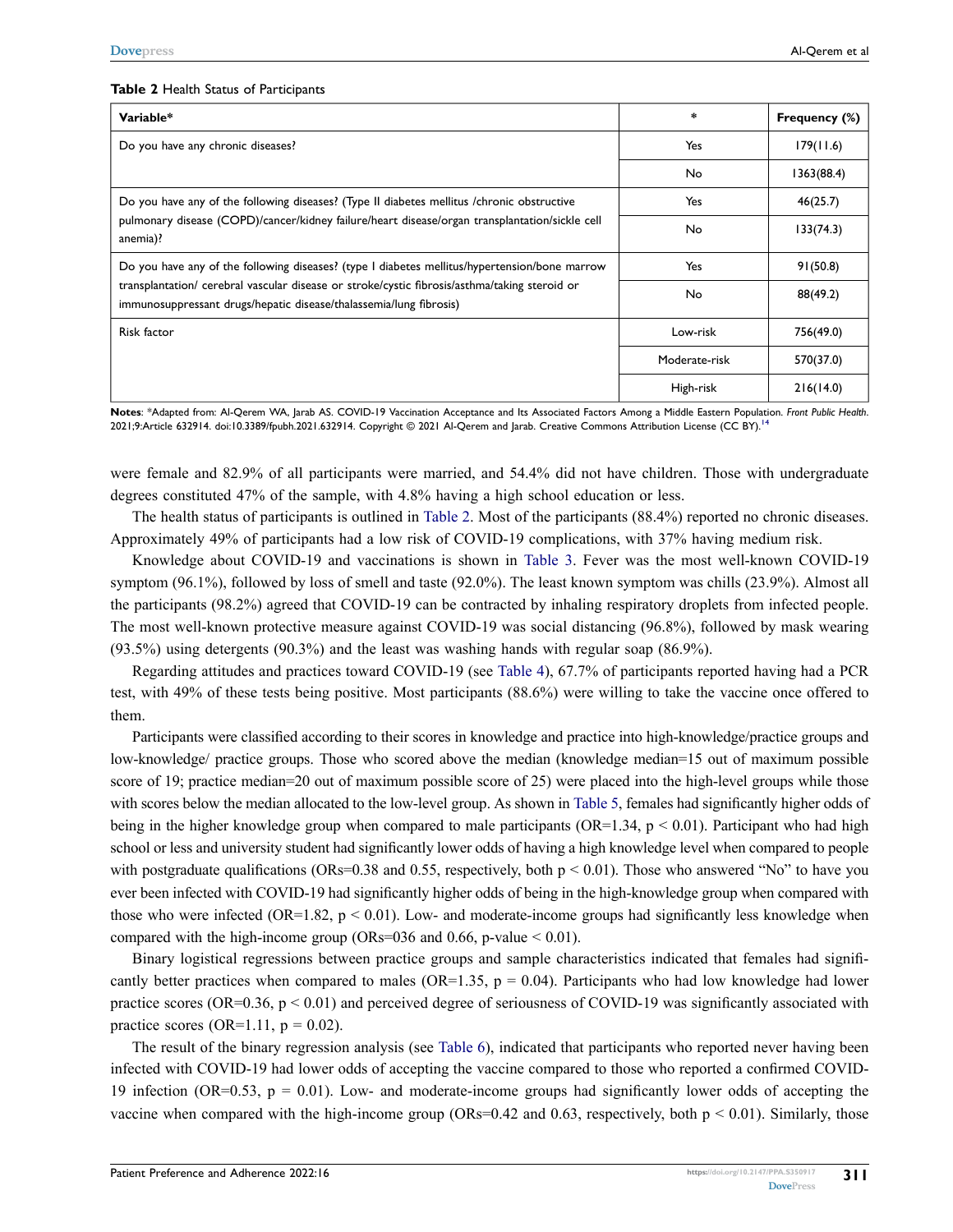<span id="page-5-0"></span>**Table 3** Participants' Knowledge of COVID-19

| Knowledge Determinants*                                                                         | $\ast$                                                                | Frequency (%) of Choosing<br>"Yes" |
|-------------------------------------------------------------------------------------------------|-----------------------------------------------------------------------|------------------------------------|
| What are the symptoms of COVID-19?                                                              | Fever <sup>†</sup>                                                    | 1482(96.1)                         |
|                                                                                                 | Chills <sup>†</sup>                                                   | 820(53.2)                          |
|                                                                                                 | Diarrhea <sup>†</sup>                                                 | 1151(74.6)                         |
|                                                                                                 | Cough†                                                                | 1352(87.7)                         |
|                                                                                                 | Otitis media±                                                         | 369(23.9)                          |
|                                                                                                 | Loss of smell and taste senses <sup>†</sup>                           | 1419(92.0)                         |
|                                                                                                 | No symptoms†                                                          | 1270(82.4)                         |
| How is COVID-19 transmitted?                                                                    | Drinking unclear water±                                               | 338(21.9)                          |
|                                                                                                 | Eating unclean food±                                                  | 418(27.1)                          |
|                                                                                                 | Inhalation or respiratory droplets of infected<br>person <sup>+</sup> | 1514(98.2)                         |
|                                                                                                 | Eating or touching wild animals±                                      | 394(25.6)                          |
| What procedure do you think that may prevent COVID-19                                           | Wearing mask †                                                        | 1442(93.5)                         |
| infection?                                                                                      | Washing hand with regular soap †                                      | 1340(86.9)                         |
|                                                                                                 | Using detergents <sup>†</sup>                                         | 1431(92.8)                         |
|                                                                                                 | Social distance <sup>+</sup>                                          | 1492(96.8)                         |
|                                                                                                 | Avoid touching face/mouth/nose/eyes <sup>+</sup>                      | 1392(90.3)                         |
|                                                                                                 | Avoid eating meat±                                                    | 245(15.9)                          |
|                                                                                                 | Consume herbs±                                                        | 500(32.4)                          |
| Is there currently a treatment that cures COVID-19 that is available in Iraqi pharmacies? $\pm$ | 111(7.2)                                                              |                                    |

**Notes**: †Correct information, ±Incorrect information. \*Adapted from: Al-Qerem WA, Jarab AS. COVID-19 Vaccination Acceptance and Its Associated Factors Among a Middle Eastern Population. *Front Public Health*. 2021;9:Article 632914. doi:10.3389/fpubh.2021.632914. Copyright © 2021 Al-Qerem and Jarab. Creative Commons Attribution License (CC BY).<sup>[14](#page-11-9)</sup>

reporting high school or lower education were less willing to be vaccinated compared to participants with a postgraduate education (OR=0.33,  $p < 0.01$ ). Finally, perceived degree of seriousness of COVID-19 was associated with readiness to take the vaccine (OR=1.30, P-value< $0.01$ ).

Participants gave reasons for vaccine refusal or hesitation (see [Table 7\)](#page-9-0). The most mentioned concerns were vaccine safety and side effects (90.35%), the (lack of) rigor in testing the vaccine (83.5%) and the need for more information about the vaccine (81.2%).

# **Discussion**

Vaccinations have a major role in reducing the burden of infectious diseases. Vaccines for COVID-19 from several companies have recently been accepted by the FDA. However, access to these is still limited. Once the vaccine is widely available, establishing the population's desire to be vaccinated as well as obstacles to vaccination could help increase vaccination rates.

# Participants' Knowledge About COVID-19

As this study was conducted between May and July 2021 when COVID-19 information was available worldwide, participants showed moderate to high knowledge scores. This replicates other studies conducted in Iraq and showed high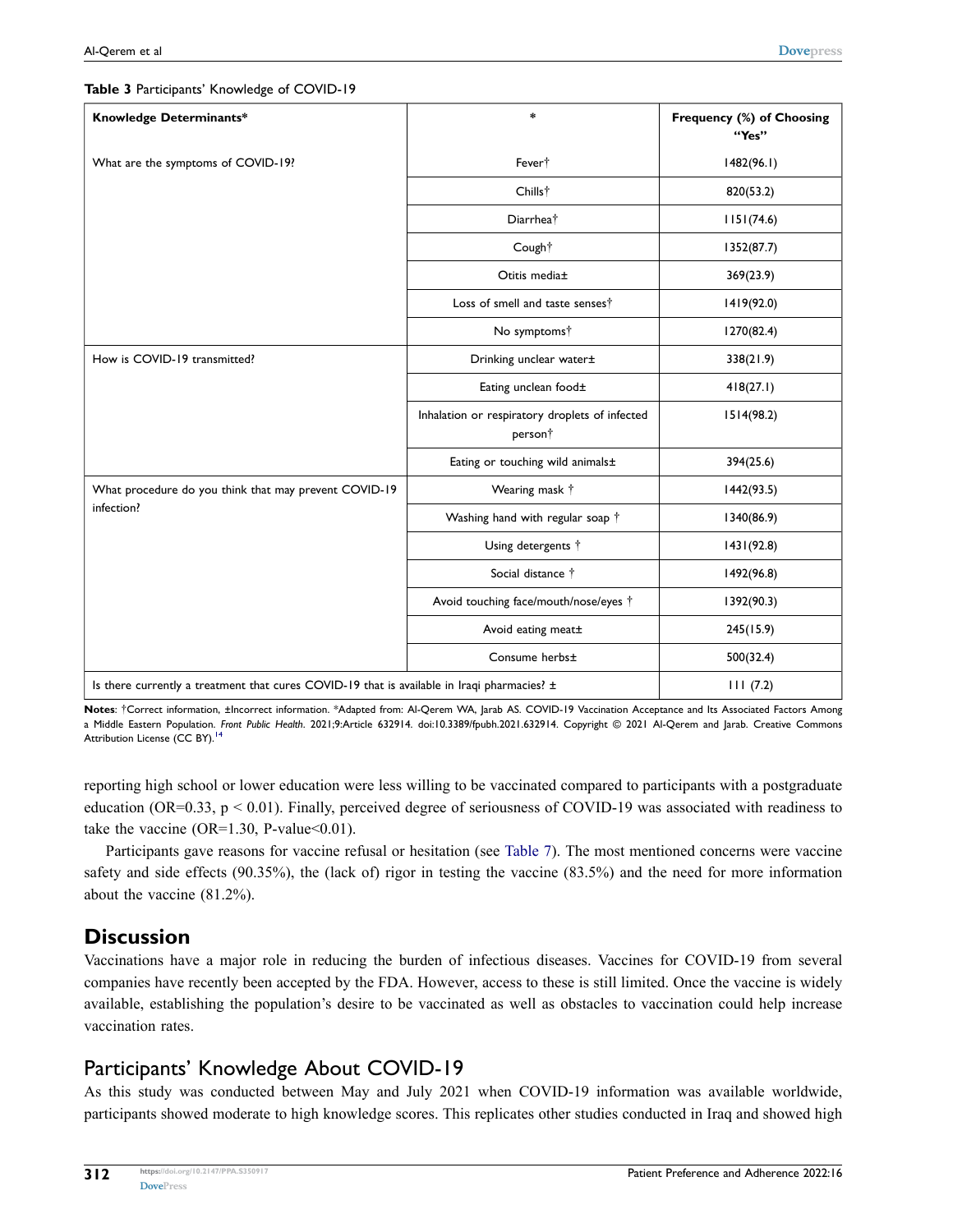| Variable*                                                       | $\star$                             | Frequency (%) or Mean ±SD |
|-----------------------------------------------------------------|-------------------------------------|---------------------------|
| Did you take influenza vaccine last year?                       | No                                  | 1011(65.6)                |
|                                                                 | Yes                                 | 531(34.4)                 |
| Do you know anyone close to you who has been infected with      | No                                  | 88(5.7)                   |
| COVID-19?                                                       | Maybe                               | 37(2.4)                   |
|                                                                 | Yes                                 | 1417(91.9)                |
| Have you ever been infected with COVID-19?                      | No                                  | 602(39.0)                 |
|                                                                 | Maybe                               | 183(11.9)                 |
|                                                                 | Yes                                 | 757(49.1)                 |
| What procedures have you taken to protect yourself from         | Wearing a face mask                 | $4.40 \pm 0.80$           |
| COVID-19?                                                       | Washing hands with regular soap     | $4.28 \pm 0.98$           |
|                                                                 | Using detergent                     | $4.35 \pm 0.89$           |
|                                                                 | Social distancing                   | $4.24 \pm 1.03$           |
|                                                                 | Avoid touching face/mouth/nose/eyes | $4.02 \pm 1.26$           |
| If a vaccine is offered to you for COVID-19, are you willing to | No                                  | 176(11.0)                 |
| take it?                                                        | Maybe                               | 7(0.05)                   |
|                                                                 | Yes                                 | 1366(88.5)                |
| Have you tested to see if you have COVID-19 (PCR test)?         | Yes                                 | 1044(67.7)                |
|                                                                 | No                                  | 498(32.3%)                |

<span id="page-6-0"></span>**Table 4** Participants' Attitudes and Practices Toward COVID-19 and Vaccination

**Notes**: \*Adapted from: Al-Qerem WA, Jarab AS. COVID-19 Vaccination Acceptance and Its Associated Factors Among a Middle Eastern Population. *Front Public Health*. 2021;9:Article 6329[14](#page-11-9). doi:10.3389/fpubh.2021.632914. Copyright @ 2021 Al-Qerem and Jarab. Creative Commons Attribution License (CC BY).<sup>14</sup>

<span id="page-6-2"></span><span id="page-6-1"></span>knowledge about COVID-[19](#page-11-14).<sup>19[,20](#page-11-15)</sup> Similarly, several surveys undertaken globally have found high levels of knowledge concerning COVID-19, including surveys conducted in the general community in Malaysia,<sup>[21](#page-11-16)</sup> China,<sup>22</sup> Saudi Arabia,<sup>[23](#page-11-18)</sup> and Jordan.[24](#page-11-19)

<span id="page-6-8"></span><span id="page-6-7"></span><span id="page-6-6"></span><span id="page-6-5"></span><span id="page-6-4"></span><span id="page-6-3"></span>Most of the participants in our survey were either graduates or postgraduates, with high incomes. They exhibited a good understanding of the symptoms of COVID-19, route of infection, and precautionary measures. They also knew that there is currently no cure for COVID-19. Media coverage, and the influence of the epidemic on social life, which pushes people to comply with health guidance, could explain the good awareness among participants. This study showed that female participants as well as married participants have better knowledge related to COVID-19. This corroborates earlier work conducted in Jordan about misconceptions concerning COVID-19 which found that women and single participants have more misconceptions.[15](#page-11-10) Like previous studies, females were more likely to regard COVID-19 as a significant health issue, and endorsed policies and measures enacted to protect against it.<sup>25</sup> Similarly, we discovered that people who have children had greater knowledge than those who did not. This outcome could be attributed to parents' increased anxiety for their children, which may have led to following the media more closely for information related to COVID-19. Several studies have<sup>[22](#page-11-17)</sup> reported a strong relationship between knowledge and demographic variables including gender, age, and occupation, which is parallel to our findings. Awareness was higher among educated people, as found in earlier investigations[.26](#page-11-21) In a study conducted in Egypt and Nigeria, participants had good awareness of COVID-19. Knowledge scores were linked to age group 18–39, college/degree, undergraduate education and participants' backgrounds.<sup>[27](#page-11-22)</sup> A study conducted in Pakistan found a link between good health and education, and acceptable attitudes and practices.<sup>[28](#page-11-23)</sup> In line with our findings, the majority of Malaysians had good knowledge, positive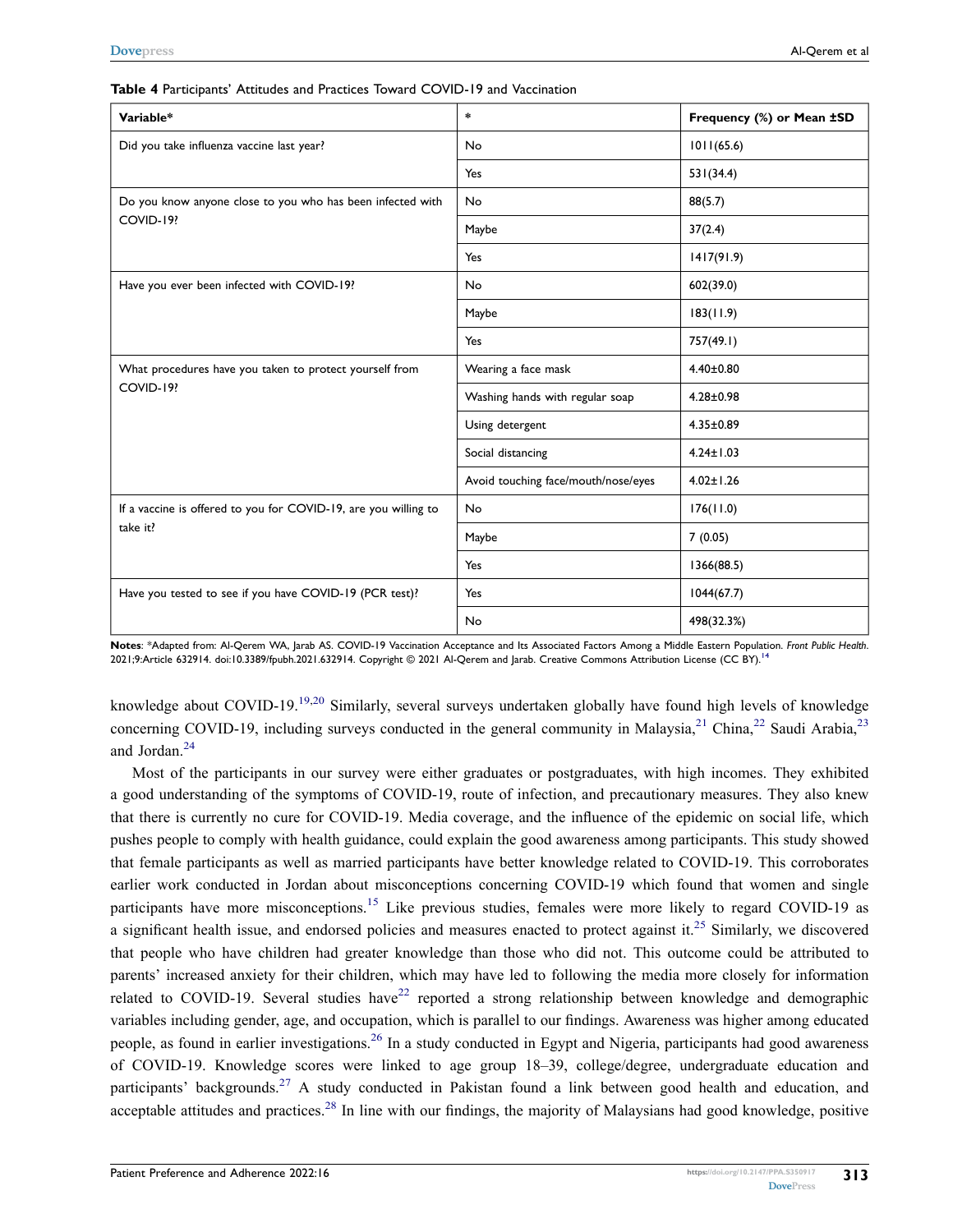|                                            | $\boldsymbol{\beta}$ | S.E  | Weld  | df           | P      | <b>OR</b> | 95% CI for OR |              |
|--------------------------------------------|----------------------|------|-------|--------------|--------|-----------|---------------|--------------|
|                                            |                      |      |       |              |        |           | Lower         | <b>Upper</b> |
| Sex                                        |                      |      |       |              |        |           |               |              |
| Female                                     | 0.3                  | 0.13 | 5.15  | $\mathbf{I}$ | 0.02   | 1.34      | 1.02          | 1.95         |
| Male                                       | Reference            |      |       |              |        |           |               |              |
| Social status                              |                      |      |       |              |        |           |               |              |
| Single                                     | $-0.28$              | 0.14 | 4.29  | $\mathbf{I}$ | 0.03   | 0.76      | 0.58          | 0.98         |
| Married                                    | Reference            |      |       |              |        |           |               |              |
| <b>Educational level</b>                   |                      |      |       |              |        |           |               |              |
| High school or less                        | $-0.96$              | 0.29 | 11.09 | $\mathbf{I}$ | < 0.01 | 0.38      | 0.22          | 0.67         |
| University student                         | $-0.60$              | 0.22 | 7.47  | $\mathbf{I}$ | < 0.01 | 0.55      | 0.36          | 0.84         |
| Diploma                                    | $-0.38$              | 0.25 | 2.40  | $\mathbf{I}$ | 0.12   | 0.68      | 0.42          | 1.11         |
| <b>Bachelor</b>                            | 0.07                 | 0.12 | 0.32  | $\mathbf{I}$ | 0.57   | 1.07      | 0.85          | 1.35         |
| Postgrad                                   |                      |      |       |              |        |           |               |              |
| Have you ever been infected with COVID-19? |                      |      |       |              |        |           |               |              |
| No                                         | 0.60                 | 0.14 | 17.97 | $\mathbf{I}$ | < 0.01 | 1.82      | 1.38          | 2.41         |
| Maybe                                      | 0.02                 | 0.21 | 0.01  | $\mathbf{I}$ | 0.92   | 1.02      | 0.68          | 1.53         |
| Yes                                        | References           |      |       |              |        |           |               |              |
| Income level                               | $-1.01$              | 0.15 | 42.50 | $\mathbf{I}$ | < 0.01 | 0.36      | 0.27          | 0.49         |
| Low                                        |                      |      |       |              |        |           |               |              |
| Moderate                                   | $-0.40$              | 0.12 | 10.06 | $\mathbf{I}$ | < 0.01 | 0.66      | 0.52          | 0.86         |
| High                                       | Reference            |      |       |              |        |           |               |              |

<span id="page-7-0"></span>

|  |  |  | Table 5 Binary Logistical Regression Analysis of Variables Associated with Knowledge Score |  |  |
|--|--|--|--------------------------------------------------------------------------------------------|--|--|
|  |  |  |                                                                                            |  |  |

**Abbreviations**: β, β confidence level; S.E, standard error; Wald, Wald chi-square test; df, degree of freedom; p, p-value; OR, odds ratio; CI, confidence interval.

<span id="page-7-1"></span>attitudes and good practices related to COVID-19. These were attributed to successful healthcare and government campaigns[.21](#page-11-16) In the Middle East, numerous gaps in public knowledge related to COVID-19 have been highlighted, which suggests that health education be used to improve education.<sup>[29](#page-11-24)</sup> A Chinese study<sup>[22](#page-11-17)</sup> made similar recommendations. Thus, campaigns in Iraq to improve knowledge of COVID-19 should be designed to target people with lower levels of education and income.

# Practice and Attitude Towards COVID-19

<span id="page-7-2"></span>We found most respondents had a good COVID-19 preventive and control methods, implying that some of the responders' practices were very good. This result is parallel to a study conducted in Mosul<sup>[19](#page-11-14)</sup> as well as those from Malaysia<sup>[21](#page-11-16)</sup> and in Jordan.<sup>[24](#page-11-19)</sup> Similarly, a Japanese study found that participants, particularly females and older partici-pants, had good practices.<sup>[30](#page-11-25)</sup> This result might be attributed to the drastic measures that the Iraqi government made to reduce the spread of the disease. Being male and having less knowledge were predictors of poor practice scores, while perceived seriousness of COVID-19 was an indicator of high practice scores. These findings mimic previously reported correlations between knowledge and protective practices against COVID-19 which may be affected by several factors including COVID-19 induced anxiety.<sup>31</sup> These findings replicate other studies that found females a greater sense of responsibility than similarly-aged males.<sup>22</sup>

<span id="page-7-4"></span><span id="page-7-3"></span>Most of our survey participants had a positive outlook and stated that if offered a COVID-19 vaccine they are willing to take it, as well as taking a PCR test to make sure they are not infected. Positive attitudes have also been documented in Malaysian and Chinese.<sup>[22](#page-11-17),[32](#page-11-27)</sup> The positive sentiments reported in our study may be linked to the Ministry of Health's excellent awareness campaign for the Iraqi people, with information on preventive measures is disseminated through newspapers and media.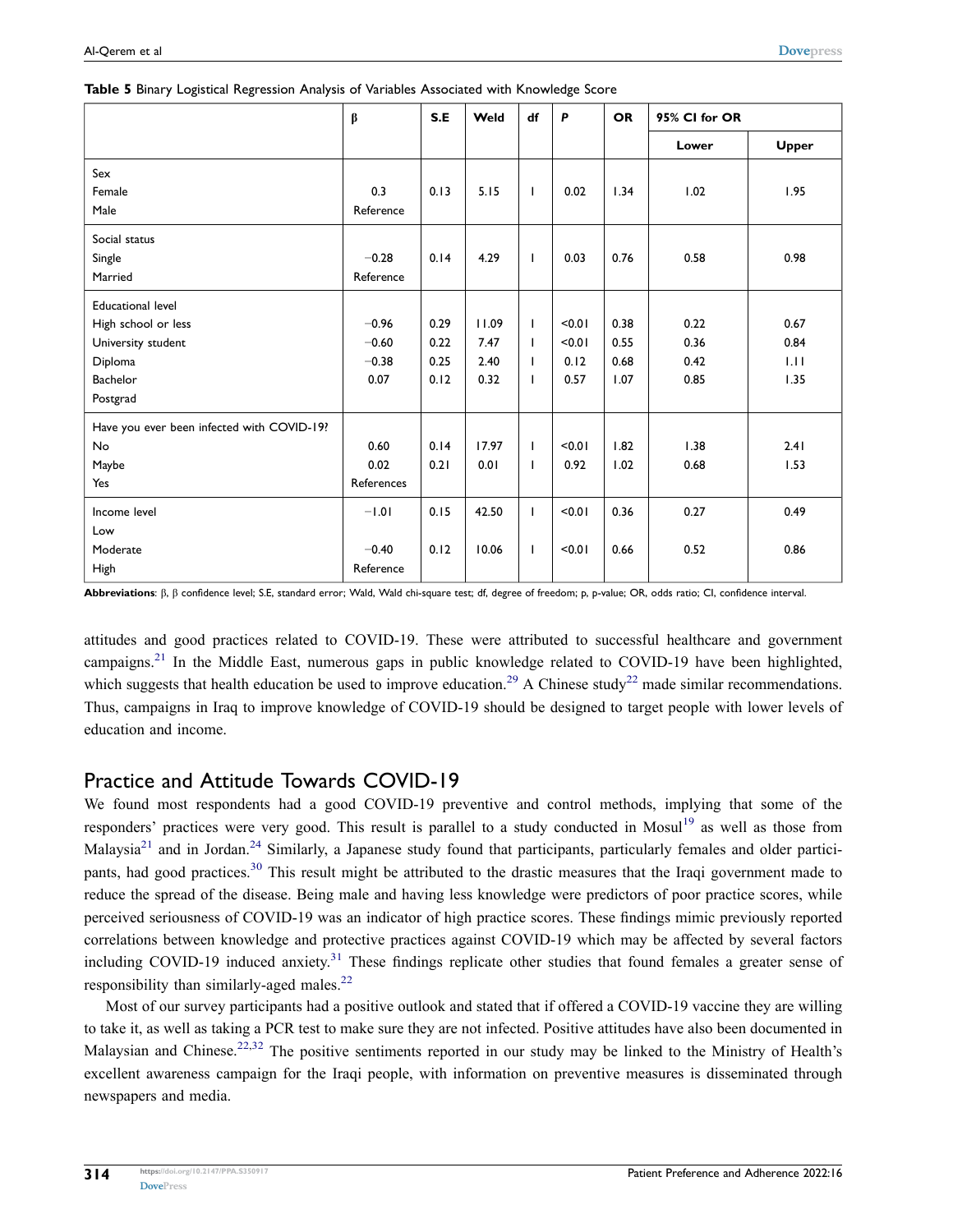|                                                 | β         | S.E  | Weld  | df | P      | <b>OR</b> | 95% CI for OR |              |
|-------------------------------------------------|-----------|------|-------|----|--------|-----------|---------------|--------------|
|                                                 |           |      |       |    |        |           | Lower         | <b>Upper</b> |
| Educational:                                    |           |      |       |    |        |           |               |              |
| High school or less                             | $-1.09$   | 0.31 | 12.31 |    | < 0.01 | 0.33      | 0.18          | 0.62         |
| University student                              | $-0.15$   | 0.32 | 0.21  |    | 0.64   | 0.86      | 0.46          | 1.61         |
| Diploma                                         | $-0.05$   | 0.36 | 0.02  |    | 0.89   | 0.95      | 0.47          | 1.93         |
| Bachelor                                        | 0.10      | 0.20 | 0.24  |    | 0.62   | 1.10      | 0.75          | 1.62         |
| Postgrad                                        | Reference |      |       |    |        |           |               |              |
| Have you ever been infected with COVID-19?      |           |      |       |    |        |           |               |              |
| No                                              | $-0.63$   | 0.24 | 6.84  |    | 0.01   | 0.53      | 0.33          | 0.85         |
| Maybe                                           | 0.03      | 0.19 | 0.02  |    | 0.88   | 1.03      | 0.71          | 1.49         |
| Yes                                             | Reference |      |       |    |        |           |               |              |
| Income:                                         |           |      |       |    |        |           |               |              |
| Low                                             | $-0.86$   | 0.25 | 12.17 |    | < 0.01 | 0.42      | 0.26          | 0.68         |
| Moderate                                        | $-0.47$   | 0.23 | 4.16  |    | 0.04   | 0.63      | 0.40          | 0.98         |
| High                                            | Reference |      |       |    |        |           |               |              |
| The perceived degree of seriousness of COVID-19 | 0.27      | 0.04 | 54.74 |    | < 0.01 | 1.31      | 1.22          | 1.40         |

#### <span id="page-8-0"></span>**Table 6** Binary Logistical Regression Analysis of Variables Associated Vaccine Intention

**Abbreviations**: β, βconfidence level; SE, standard error; Wald, Wald chi-square test; df, degree of freedom; p, p-value; OR, odds ratio; CI, confidence interval.

## Vaccination Acceptance

The Iraqi populace showed high acceptability of COVID-19 vaccines, according to the present study. The majority of participants (88.5%) stated that they intended to get vaccinated when one was available. This mirrors findings from a global survey (71.5% vaccination intention), as well as studies in Ecuador (97%), the United States (57%), France (76%), Saudi Arabia (64.7%) and China (91.3%).<sup>[33](#page-11-28)</sup>

<span id="page-8-2"></span><span id="page-8-1"></span>The Iraqi population's high approval of COVID-19 vaccination shows a good understanding of the role of vaccines in pandemic control. The pandemic has had a significant influence on Iraqi's work, income, and daily lives. Since the outbreak of COVID-19, Iraq has taken substantial efforts and applied public health initiatives to address these challenges, and these actions have significantly halted the disease's spread.<sup>34</sup> The high rate of COVID-19 vaccinations among Iraqi adults may be explained by the positive attitude and extensive knowledge of COVID-19 and concerns related to the impact of the pandemic, as they perceive greater benefits than risks to vaccination. Moreover, this study showed that the predictors of responding "no" regarding intent to be vaccinated were low education and income, not being infected by COVID-19, and not believing COVID-19 to be a serious disease. Educational and income levels were also reported in a study conducted in Malaysia on COVID-19 vaccine acceptance.<sup>[35](#page-11-30)</sup> Furthermore, more efforts should be made to vaccinate vulnerable people such as people with dementia.<sup>[36](#page-11-31)</sup>

## <span id="page-8-4"></span><span id="page-8-3"></span>Barriers

<span id="page-8-6"></span><span id="page-8-5"></span>Despite the high acceptance rate, barriers still remain in shifting from intention to acceptance. Reservations about vaccine efficacy, safety and side effect have been identified as a major impediment to vaccination decisions, particularly for newly launched vaccinations that have not been thoroughly evaluated in the real world. Similarly, previous work found that 13% of Australians reported that they would wait to see if any negative side effects occurred before agreeing to be vaccinated, although their acceptance rate was  $67\%$ <sup>37</sup> The vaccine hesitancy found in this study could be due to: concern about the vaccine (mainly the safety and the efficacy); the need for additional information on the vaccine and the availability of information about the vaccine, and a lack of trust in authority. Moreover, reservations about new vaccines, new emerging infectious diseases, and apprehension about pharmaceuticals have all been reported as likely to influence vaccine acceptance.<sup>[38](#page-12-0)</sup> The hesitancy we found may decrease, when a nonemergency vaccine becomes accessible. Importantly, once the safety of newly introduced vaccinations is equivalent to that of existing vaccines, this factor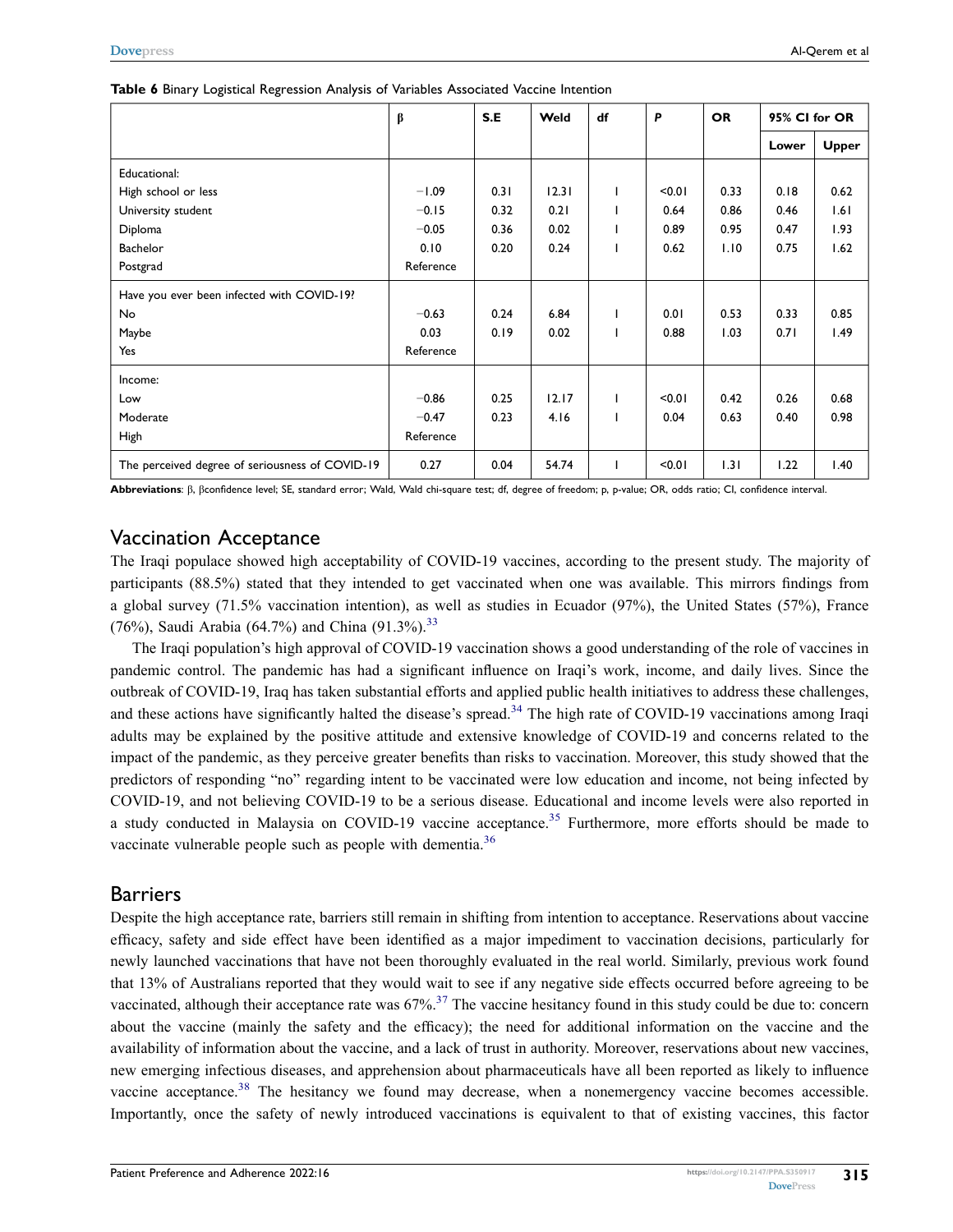#### <span id="page-9-0"></span>**Table 7** Reasons Participants Gave for Responding "No" or "Not Sure" Regarding Vaccination Intention for COVID-19

| Reasons*                                                                                                                                     | Total N(%) |
|----------------------------------------------------------------------------------------------------------------------------------------------|------------|
| Concern about the vaccine                                                                                                                    |            |
| I am concerned about the vaccine efficacy                                                                                                    | 137 (77.8) |
| I am concerned about the vaccine safety and side effects                                                                                     | 159 (90.3) |
| The vaccine will be new, I will not be the first to get the vaccine                                                                          | 134(67.1)  |
| I am concerned about the vaccine rigors of testing                                                                                           | 147 (83.5) |
| The vaccine may be contain heavy metal or odd materials                                                                                      | 130 (73.9) |
| Vaccine cause autism                                                                                                                         | 24 (13.6)  |
| The vaccine may be effect fertility                                                                                                          | 81 (46.0)  |
| Not convinced that it will be effective, look at the flu vaccine                                                                             | 114(64.8)  |
| My immune system is weak and I cannot take inactivated vaccine/I have allergy to many substances and I may have an allergy to<br>the vaccine | 67(38.1)   |
| I do not think that I can afford the vaccine                                                                                                 | 35 (19.9)  |
| Need additional information                                                                                                                  |            |
| It depends on what my doctor recommendation                                                                                                  | 69 (39.2)  |
| It depends on the scale of the pandemic at the time of the vaccine. If very low, I may not do it.                                            | 116(65.9)  |
| I do not want to take a vaccine I know nothing about. I will make my decision if/when one become available                                   | 143(81.2)  |
| <b>Attitudes</b>                                                                                                                             |            |
| I do not feel I am at risk                                                                                                                   | 87 (49.4)  |
| I am religious and God will protect to me                                                                                                    | 83 (47.2)  |
| I do not take any vaccine at all                                                                                                             | 103(58.5)  |
| I am scared to put a foreign object in my body                                                                                               | 124 (70.5) |
| The vaccine should go to the people who are most at risk of contracting COVID-19 before I get it because I am not putting my<br>mask on.     | 122(67.0)  |
| Lack of trust                                                                                                                                |            |
| Any vaccine made from the virus I do not trust                                                                                               | 105 (59.7) |
| If the government recommended its use, I will not take it                                                                                    | 104(59.1)  |
| There is no way I trust a big pharmaceutical company                                                                                         | 110(62.5)  |
| I think the vaccine might have been approved too quickly because of political pressure                                                       | 142 (80.7) |
| I believe that this virus was developed by governments and so I will not take any vaccine                                                    | 111(63.1)  |
| Because I heard the government puts a chip in you when you get the vaccine, and I do not want a chip inside me                               | 56 (31.8)  |
| <b>Others</b>                                                                                                                                |            |
| I am afraid of needles                                                                                                                       | 52 (29.5)  |

**Notes**: \*Adapted from: Al-Qerem WA, Jarab AS. COVID-19 Vaccination Acceptance and Its Associated Factors Among a Middle Eastern Population. *Front Public Health*. 2021;9:Article 632914. doi:10.3389/fpubh.2021.632914. Copyright © 2021 Al-Qerem and Jarab. Creative Commons Attribution License (CC BY).[14](#page-11-9)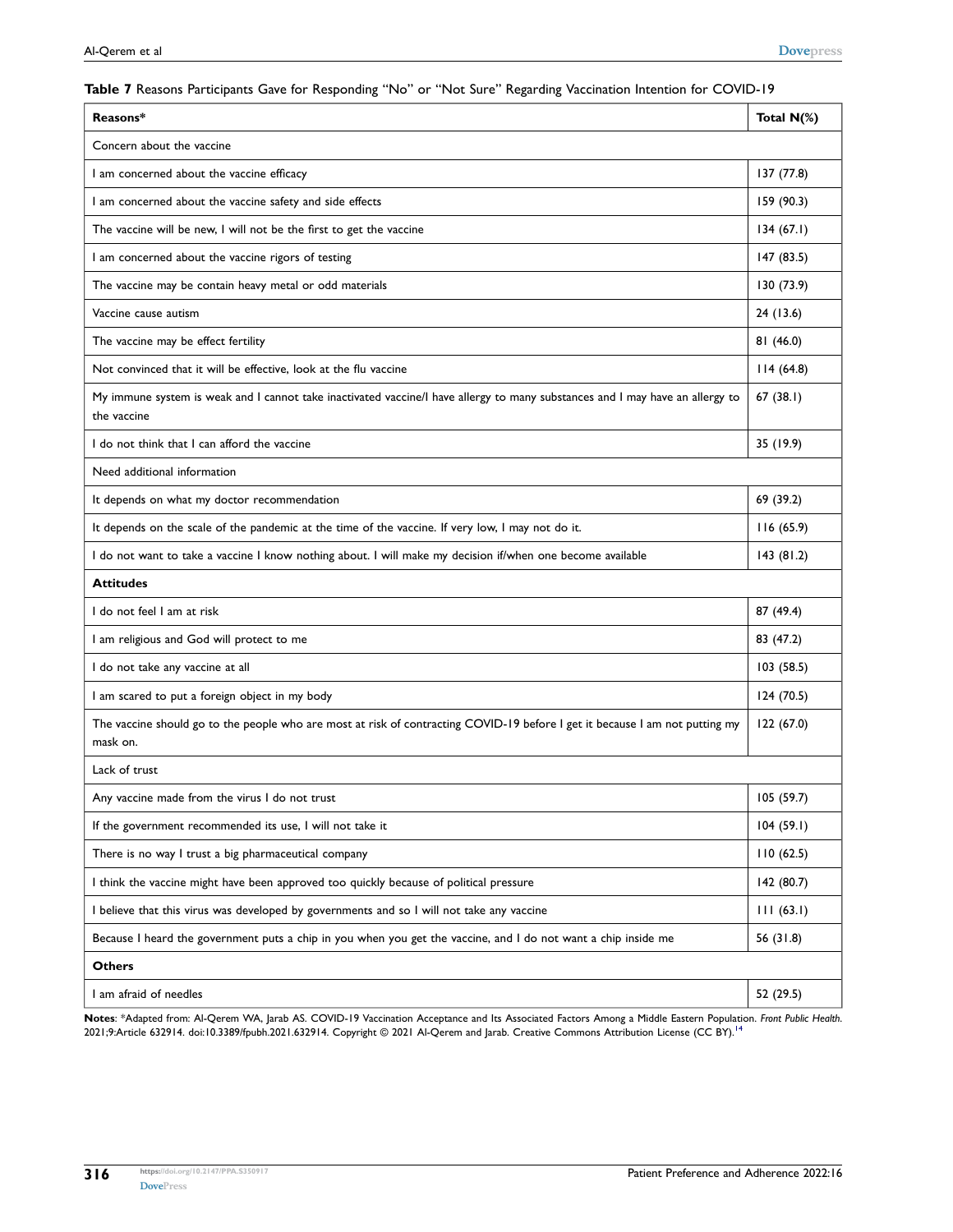<span id="page-10-4"></span>loses prominence in vaccination decision-making in favor of other factors such as effectiveness.<sup>[39](#page-12-1)</sup> This therefore necessitates a greater emphasis on vaccine safety in new vaccines, and in other vaccine characteristics, such as price and convenience, in order to increase uptake.

<span id="page-10-5"></span>Studies conducted in the UK, France, and Australia found varying results on the effect of socio-demographic characteristics on pandemic vaccine acceptance. $40-42$  $40-42$  In our study, the main socio-demographic characteristics that influence vaccine hesitancy are working in a medical field, being infected before and knowing the seriousness of the disease. This replicates findings from previous work conducted in Jordan.<sup>[14](#page-11-9)</sup> Our findings can be used to develop targeted campaigns toward the effectiveness of the vaccination and immunization programs for people who are afraid of vaccines. Furthermore, information about vaccine safety should form part of a simultaneous health education campaign to reduce concerns about vaccine safety.[43](#page-12-4) To boost overall vaccine acceptance and public compliance in the event of future pandemics, various sectors, including health departments should undertake consistent education initiatives for non-pandemic infectious diseases such as influenza.<sup>[43](#page-12-4)</sup>

## <span id="page-10-6"></span>Strengths and Limitations

This study had a large sample which reduces the impact of existing bias. Another noteworthy feature is that we measured KAP toward COVID-19 as well as vaccination intentions.

<span id="page-10-7"></span>As this study is based on an online questionnaire, the results are prone to recall and selection bias. Previous work has shown, however, that online research is a cost-effective approach for generating a representative sample.<sup>[44](#page-12-5)</sup> When compared to face-to-face interviews, individuals who would otherwise be inaccessible can become participants, and a web-based approach also offers a safe and confidential space for respondents to respond.<sup>[45](#page-12-6)</sup> An additional limitation of the current study that it did not explore the impact of COVID-19 in many vulnerable subgroups including people with mental illness and. Previous studies have argued an urgent need to vaccinate such subgroups to improve their quality of life and wellbeing. $35$ 

## **Future Work**

The government of Iraq, like many countries, has recently encouraged the vaccination of children 12 years and older. There is therefore a need to evaluate the of Iraqi parents' intention to vaccinate their children, and to evaluate barriers behind any vaccination refusal/hesitancy.

# **Conclusion**

In Iraq, the adult population showed a high acceptability of the COVID-19 vaccine. Vaccine hesitancy was higher among those with lower income education. Concerns regarding vaccination safety among the general population could frustrate future vaccine promotion efforts. Immunization strategies should be devised to reduce obstacles in vaccine and vaccination suitability to increase COVID-19 vaccine uptake. Furthermore, public health campaigns will be critical in reducing concerns regarding vaccine safety. These educational programs should target the high hesitancy group including low income and low education groups.

# **Disclosure**

The authors report no conflicts of interest in this work.

# **References**

- <span id="page-10-0"></span>1. Yu X, Sun X, Cui P, et al. Epidemiological and clinical characteristics of 333 confirmed cases with coronavirus disease 2019 in Shanghai, China. *Transbound Emerg Dis*. [2020](#page-0-3);67(4):1697–1707. doi:[10.1111/tbed.13604](https://doi.org/10.1111/tbed.13604)
- <span id="page-10-1"></span>2. WHO. Iraq: coronavirus Disease 2021 (COVID-19) - Weekly Situation Report (Week 29) (19 – 25 July 2021) [EN/AR] | reliefWeb mobile. Available from: [https://m.reliefweb.int/report/3766143/iraq/iraq-coronavirus-disease-2021-covid-19-weekly-situation-report-week-29-19-25-july](https://m.reliefweb.int/report/3766143/iraq/iraq-coronavirus-disease-2021-covid-19-weekly-situation-report-week-29-19-25-july-2021?lang=es) [-2021?lang=es.](https://m.reliefweb.int/report/3766143/iraq/iraq-coronavirus-disease-2021-covid-19-weekly-situation-report-week-29-19-25-july-2021?lang=es) Accessed January 10, 2022.

<span id="page-10-2"></span>3. CDC. Certain Medical Conditions and Risk for Severe COVID-19 Illness. CDC. Available from: [https://www.cdc.gov/coronavirus/2019-ncov/need](https://www.cdc.gov/coronavirus/2019-ncov/need-extra-precautions/people-with-medical-conditions.html)[extra-precautions/people-with-medical-conditions.html](https://www.cdc.gov/coronavirus/2019-ncov/need-extra-precautions/people-with-medical-conditions.html). Accessed January 10, 2022.

<span id="page-10-3"></span>4. Tsatsakis A, Calina D, Falzone L, et al. SARS-CoV-2 pathophysiology and its clinical implications: an integrative overview of the pharmacotherapeutic management of COVID-19. *Food Chem Toxicol*. [2020;](#page-0-4)146:111769. doi:[10.1016/j.fct.2020.111769](https://doi.org/10.1016/j.fct.2020.111769)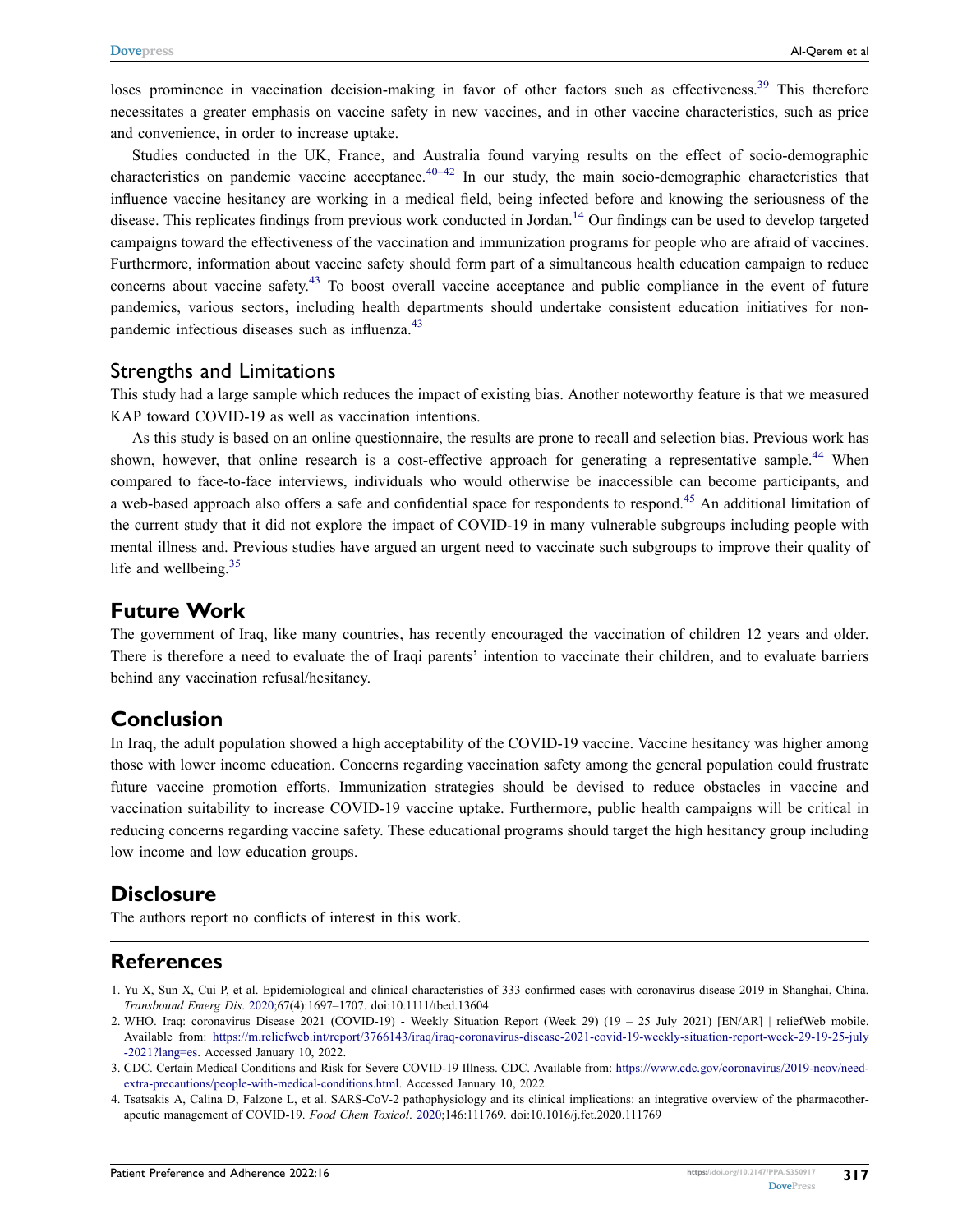- <span id="page-11-0"></span>5. Karim SK, Taha PH, Amin NMM, Ahmed HS, Yousif MK, Hallumy AM. COVID-19-related anxiety disorder in Iraq during the pandemic: an online cross-sectional study. *Middle East Curr Psychiatry*. [2020;](#page-0-5)27(1):1–9. doi:[10.1186/s43045-020-00067-4](https://doi.org/10.1186/s43045-020-00067-4)
- <span id="page-11-1"></span>6. Lami F, Rashak HA, Khaleel HA, et al. Iraq experience in handling the COVID-19 pandemic: implications of public health challenges and lessons learned for future epidemic preparedness planning. *J Public Health (Bangkok)*. [2021;](#page-1-0)43(Supplement\_3):iii19–iii28. doi:[10.1093/](https://doi.org/10.1093/pubmed/fdab369) [pubmed/fdab369](https://doi.org/10.1093/pubmed/fdab369)
- <span id="page-11-2"></span>7. Abed AH, Abdulwahid DA, Jassim HA. National health systems response to COVID-19 outbreak, Iraq an example. *Med J Basrah Univ*. [2021](#page-1-1);39 (1):1–6. doi:[10.33762/mjbu.2021.130218.1071](https://doi.org/10.33762/mjbu.2021.130218.1071)
- <span id="page-11-3"></span>8. Al-Jumaili MHA, Hamed AS. *Coronavirus Disease-19: Outbreaks in Iraq*. Dep Med Lab Tech Al-maarif Univ Coll Iraq; [2020](#page-1-2).
- <span id="page-11-4"></span>9. Harrison EA, Wu JW. Vaccine confidence in the time of COVID-19. *Eur J Epidemiol*. [2020;](#page-1-3)35(4):325–330. doi:[10.1007/s10654-020-00634-3](https://doi.org/10.1007/s10654-020-00634-3)
- <span id="page-11-5"></span>10. Al-Tammemi AB, Tarhini Z, Akour A. A swaying between successive pandemic waves and pandemic fatigue: where does Jordan stand? *Ann Med Surg*. [2021](#page-1-4);65:102298. doi:[10.1016/J.AMSU.2021.102298](https://doi.org/10.1016/J.AMSU.2021.102298)
- <span id="page-11-6"></span>11. Klugar M, Riad A, Mekhemar M, et al. Side Effects of mRNA-based and viral vector-based COVID-19 vaccines among German Healthcare Workers. *Biol*. [2021](#page-1-5);10(8):752. doi:[10.3390/BIOLOGY10080752](https://doi.org/10.3390/BIOLOGY10080752)
- <span id="page-11-7"></span>12. Riad A, Schünemann H, Attia S, et al. COVID-19 Vaccines Safety Tracking (CoVaST): protocol of a multi-center prospective cohort study for active surveillance of COVID-19 vaccines' side effects. *Int J Env Res Public Heal*. [2021](#page-1-6);18:15. doi:[10.3390/ijerph18157859](https://doi.org/10.3390/ijerph18157859)
- <span id="page-11-8"></span>13. UN Children's Fund WHO. Iraq receives the first delivery of COVID-19 vaccines through the COVAX Facility; [2021.](#page-1-7) Available from: [https://](https://reliefweb.int/report/iraq/iraq-receives-first-delivery-covid-19-vaccines-through-covax-facility-enarku) [reliefweb.int/report/iraq/iraq-receives-first-delivery-covid-19-vaccines-through-covax-facility-enarku](https://reliefweb.int/report/iraq/iraq-receives-first-delivery-covid-19-vaccines-through-covax-facility-enarku). Accessed January 24, 2022.
- <span id="page-11-9"></span>14. Al-Qerem WA, Jarab AS. COVID-19 vaccination acceptance and its associated factors among a middle eastern population. *Front Public Heal*. [2021;](#page-1-8)9:34.
- <span id="page-11-10"></span>15. Hammad AM, Hamed R, Al-Qerem W, Bandar A, Hall FS. Optimism bias, pessimism bias, magical beliefs, and conspiracy theory beliefs related to COVID-19 among the Jordanian Population. *Am J Trop Med Hyg*. [2021](#page-1-9);1:1–11. doi:[10.4269/ajtmh.20-1412](https://doi.org/10.4269/ajtmh.20-1412)
- <span id="page-11-11"></span>16. GL K, LL F. Description of the characteristics of pharmacist-based immunization services in North Carolina: results of a pharmacist survey. *J Am Pharm Assoc*. [2008](#page-1-8);48(6):744–751. doi:[10.1331/JAPHA.2008.07080](https://doi.org/10.1331/JAPHA.2008.07080)
- <span id="page-11-12"></span>17. Al-Qerem W, Jarab AS, Qarqaz R, Al Hayek M. Attitudes of a sample of Jordanian young adults toward different available COVID-19 vaccines. *Vacunas*. [2021](#page-1-8). doi:[10.1016/j.vacun.2021.07.008](https://doi.org/10.1016/j.vacun.2021.07.008)
- <span id="page-11-13"></span>18. Cortina JM. What is coefficient alpha? An examination of theory and applications. *J Appl Psychol*. [1993](#page-2-0);78(1):98–104. doi:[10.1037/0021-](https://doi.org/10.1037/0021-9010.78.1.98) [9010.78.1.98](https://doi.org/10.1037/0021-9010.78.1.98)
- <span id="page-11-14"></span>19. Saeed BQ, Al-Shahrabi R, Bolarinwa OA. Socio-demographic correlate of knowledge and practice toward COVID-19 among people living in Mosul-Iraq: a cross-sectional study. *PLoS One*. [2021](#page-6-1);16(3):e0249310. doi:[10.1371/journal.pone.0249310](https://doi.org/10.1371/journal.pone.0249310)
- <span id="page-11-15"></span>20. Hussein NR, Naqid IA, Jacksi K, Abdi BA. Assessment of knowledge, attitudes, and practices toward COVID-19 virus among university students in Kurdistan region, Iraq: online cross-sectional study. *J Fam Med Prim Care*. [2020](#page-6-1);9(9):4809. doi:[10.4103/jfmpc.jfmpc\\_870\\_20](https://doi.org/10.4103/jfmpc.jfmpc_870_20)
- <span id="page-11-16"></span>21. Azlan AA, Hamzah MR, Sern TJ, Ayub SH, Mohamad E. Public knowledge, attitudes and practices towards COVID-19: a cross-sectional study in Malaysia. Tu W-J, ed. *PLoS One*. [2020;](#page-6-2)15(5):e0233668. doi:[10.1371/journal.pone.0233668](https://doi.org/10.1371/journal.pone.0233668)
- <span id="page-11-17"></span>22. Zhong BL, Luo W, Li HM, et al. Knowledge, attitudes, and practices towards COVID-19 among Chinese residents during the rapid rise period of the COVID-19 outbreak: a quick online cross-sectional survey. *Int J Biol Sci*. [2020;](#page-6-3)16(10):1745–1752. doi:[10.7150/ijbs.45221](https://doi.org/10.7150/ijbs.45221)
- <span id="page-11-18"></span>23. Al-Hanawi MK, Angawi K, Alshareef N, et al. Knowledge, attitude and practice toward COVID-19 among the public in the Kingdom of Saudi Arabia: a cross-sectional study. *Front Public Heal*. [2020](#page-6-2);8:217. doi:[10.3389/fpubh.2020.00217](https://doi.org/10.3389/fpubh.2020.00217)
- <span id="page-11-19"></span>24. Zaid AA, Barakat M, Al-Qudah RA, Albetawi S. Knowledge and awareness of community toward COVID-19 in Jordan: a cross-sectional study. *Syst Rev Pharm*. [2020](#page-6-4);11(7):135–142.
- <span id="page-11-20"></span>25. Galasso V, Pons V, Profeta P, Becher M, Brouard S, Foucault M. Gender differences in COVID-19 attitudes and behavior: panel evidence from eight countries. *Proc Natl Acad Sci*. [2020](#page-6-5);117(44):27285–27291. doi:[10.1073/pnas.2012520117](https://doi.org/10.1073/pnas.2012520117)
- <span id="page-11-21"></span>26. Huynh G, Nguyen TNH, Vo KN, Pham LA. Knowledge and attitude toward COVID-19 among healthcare workers at District 2 Hospital, Ho Chi Minh City. *Asian Pac J Trop Med*. [2020](#page-6-6);13(6):260. doi:[10.4103/1995-7645.280396](https://doi.org/10.4103/1995-7645.280396)
- <span id="page-11-22"></span>27. Hager E, Odetokun IA, Bolarinwa O, Zainab A, Okechukwu O, Al-Mustapha AI. Knowledge, attitude, and perceptions towards the 2019 Coronavirus Pandemic: a bi-national survey in Africa. *PLoS One*. [2020;](#page-6-7)15(7):e0236918. doi:[10.1371/journal.pone.0236918](https://doi.org/10.1371/journal.pone.0236918)
- <span id="page-11-23"></span>28. Tariq S, Tariq S, Baig M, Saeed M. Knowledge, awareness, and practices regarding the novel coronavirus among a sample of a Pakistani population: a cross-sectional study. *Disaster Med Public Health Prep*. [2020](#page-6-8);1–6. doi:[10.1017/dmp.2020.408](https://doi.org/10.1017/dmp.2020.408)
- <span id="page-11-24"></span>29. Saqlain M, Munir MM, Rehman SU, et al. Knowledge, attitude, practice and perceived barriers among healthcare workers regarding COVID-19: a cross-sectional survey from Pakistan. *J Hosp Infect*. [2020](#page-7-1);105(3):419–423. doi:[10.1016/j.jhin.2020.05.007](https://doi.org/10.1016/j.jhin.2020.05.007)
- <span id="page-11-25"></span>30. Muto K, Yamamoto I, Nagasu M, Tanaka M, Wada K. Japanese citizens' behavioral changes and preparedness against COVID-19: an online survey during the early phase of the pandemic. *PLoS One*. [2020;](#page-7-2)15(6):e0234292. doi:[10.1371/journal.pone.0234292](https://doi.org/10.1371/journal.pone.0234292)
- <span id="page-11-26"></span>31. Riad A, Huang Y, Zheng L, Elavsky S. The associations of COVID-19 induced anxiety, related knowledge and protective behavior. *Heal Psychol Res*. [2021;](#page-7-3)9(1):24768. doi:[10.52965/001c.24768](https://doi.org/10.52965/001c.24768)
- <span id="page-11-27"></span>32. Geldsetzer P. Use of rapid online surveys to assess people's perceptions during infectious disease outbreaks: a Cross-sectional Survey on COVID-19. *J Med Internet Res*. [2020;](#page-7-4)22(4):e18790. doi:[10.2196/18790](https://doi.org/10.2196/18790)
- <span id="page-11-28"></span>33. Sallam M. COVID-19 vaccine hesitancy worldwide: a concise systematic review of vaccine acceptance rates. *Vaccines*. [2021;](#page-8-1)9(2):160. doi:[10.3390/vaccines9020160](https://doi.org/10.3390/vaccines9020160)
- <span id="page-11-29"></span>34. Jalil AT, Shanshool MT, Dilfy SH, Saleh MM, Suleiman AA. Hematological And serological parameters for detection of Covid-19. *J Microbiol Biotechnol Food Sci*. [2021;](#page-8-2)2021:e4229–e4229.
- <span id="page-11-30"></span>35. Marzo RR, Ahmad A, Abid K, et al. Factors influencing the acceptability of COVID-19 vaccination: a cross-sectional study from Malaysia. *Vacunas*. [2021](#page-8-3). doi:[10.1016/j.vacun.2021.07.007](https://doi.org/10.1016/j.vacun.2021.07.007)
- <span id="page-11-31"></span>36. Kennedy GJ. Advances in the epidemiology of Alzheimer's disease: will empiricism improve the public's health? *Int J Geriatr Psychiatry*. [2001](#page-8-4);16 (11):1028–1029. doi:[10.1002/GPS.556](https://doi.org/10.1002/GPS.556)
- <span id="page-11-32"></span>37. Eastwood K, Durrheim DN, Jones A, Butler M. Acceptance of pandemic (H1N1) 2009 influenza vaccination by the Australian public. *Med J Aust*. [2010;](#page-8-5)192(1):33–36. doi:[10.5694/j.1326-5377.2010.tb03399.x](https://doi.org/10.5694/j.1326-5377.2010.tb03399.x)